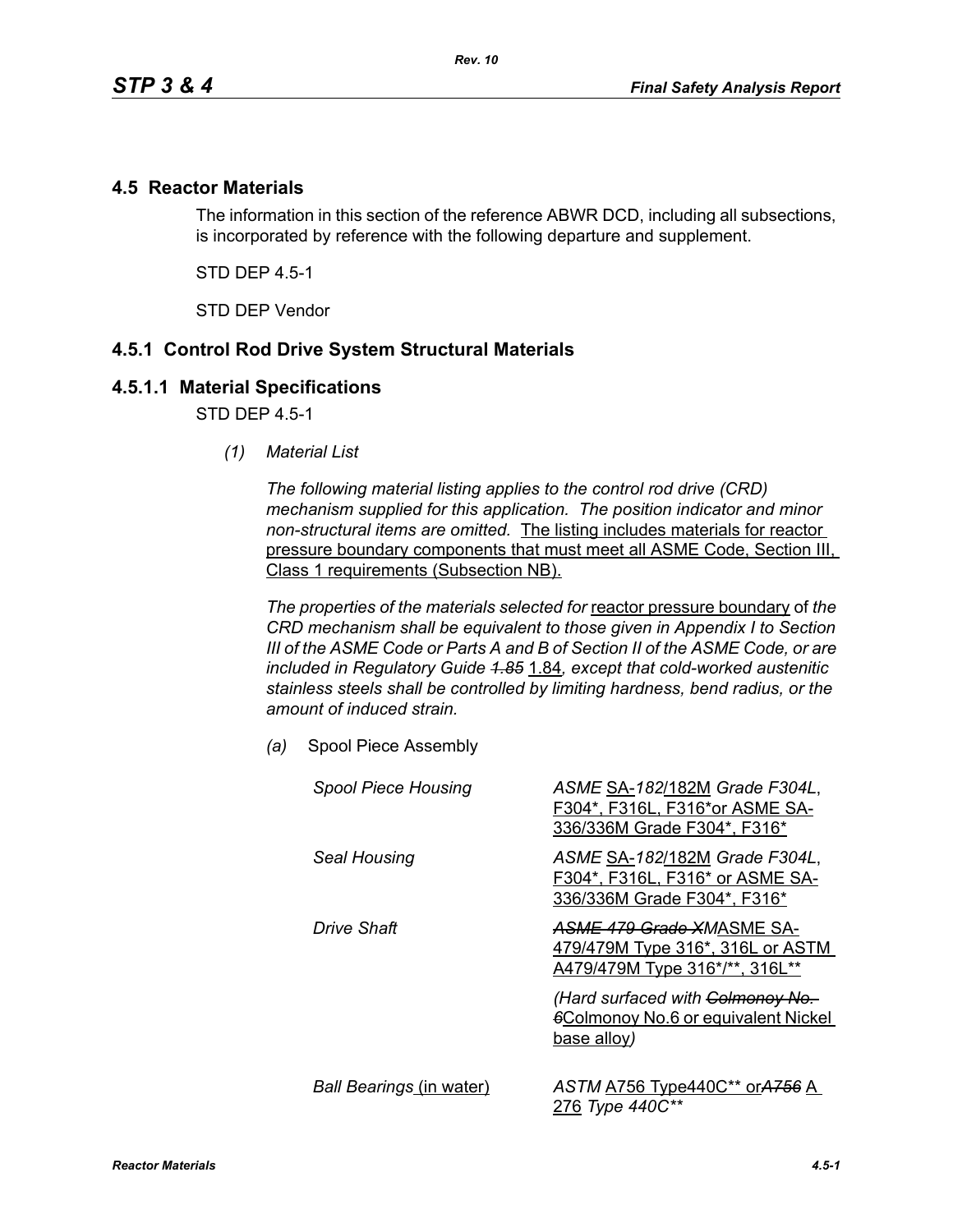|     | <b>Ball Bearings (in air)</b> | AISI 52100**                                                                                                                                                      |
|-----|-------------------------------|-------------------------------------------------------------------------------------------------------------------------------------------------------------------|
|     | <b>Gland Packing Spring</b>   | <b>Inconel X 750 AMS 5699 Alloy</b><br>N07750** (Alloy X-750)                                                                                                     |
|     | <b>Separation Spring</b>      | AMS 5699 Alloy N07750**<br>(Alloy X-750)                                                                                                                          |
|     | <b>Separation Magnet</b>      | Alnico No. 5 and ASME SA-<br>479/479M<br><u>Type 316*, 316L or ASTM</u><br>A479/479M Type 316*/**, 316L**                                                         |
| (b) | <b>Ball Spindle</b>           |                                                                                                                                                                   |
|     | <b>Ball Screw Shaft</b>       | <u>ASME SA-564/564M Type 630</u><br>Condition H-1100 or ASTM A-<br>564/564M TP630 Type 630 (17-<br>4PH)**                                                         |
|     |                               | Condition H-1100                                                                                                                                                  |
|     | <b>Ball Nut</b>               | <u>ASME SA-564/564M Type 630</u><br>Condition H-1100 or ASTM A-<br>564/564M TP630 Type 630 (17-4PH)                                                               |
|     |                               | Condition H-1100                                                                                                                                                  |
|     | Balls                         | ASTM A756 Type 440C** or A756 A<br>580/580M Type 440C** or A276 Type<br>440C**                                                                                    |
|     | <b>Guide Roller</b>           | Stellite No. 3, or nickel base alloy                                                                                                                              |
|     | <b>Guide Roller Pin</b>       | Haynes Alloy No. 25, ASME SA-<br>479/479M Type XM-19 (Nitrided) or<br><b>ASTM A479/479M Type XM-19**</b><br>(Nitrided) or equivalent ferrous base<br><u>alloy</u> |
|     | <b>Spindle Head Bolt</b>      | Stellite No. 6B Stellite No. 6B**                                                                                                                                 |
|     | Spindle Head Bushing          | Stellite No. 12**                                                                                                                                                 |
|     | <b>Separation Spring</b>      | <del>Inconel X-750</del>                                                                                                                                          |
|     | <b>Separation Magnet</b>      | <del>Alnico No. 5/</del>                                                                                                                                          |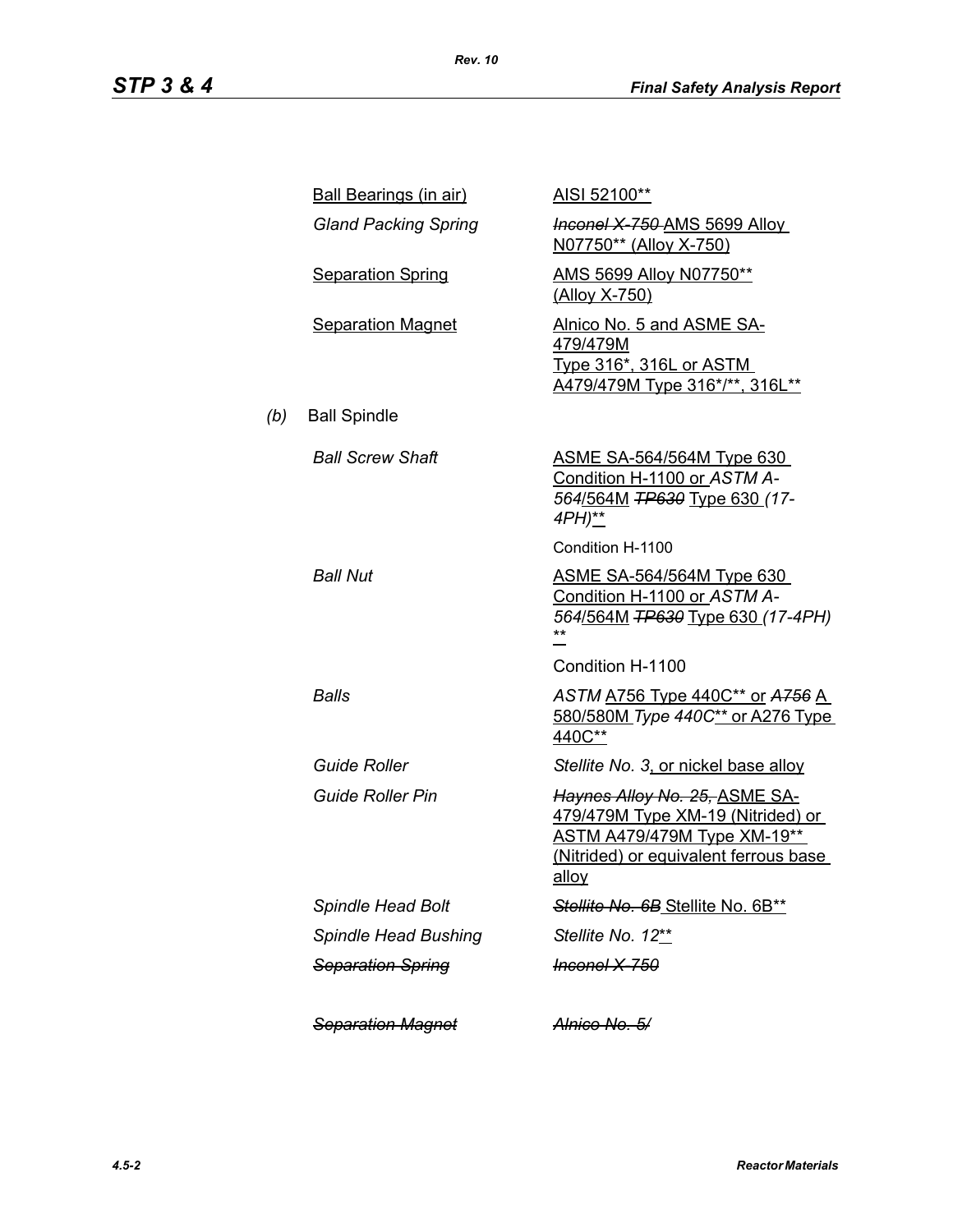| (c) | <b>Buffer Mechanism</b>         |                                                                                                                                                                               |
|-----|---------------------------------|-------------------------------------------------------------------------------------------------------------------------------------------------------------------------------|
|     | <b>Buffer Disk Spring</b>       | <u>ASME SB-637 Alloy N07750</u><br>or Inconel X 750 ASTM B 637 Alloy<br>N07750**or AMS 5542 Alloy<br>N07750**                                                                 |
|     |                                 | <u>(Alloy X-750)</u>                                                                                                                                                          |
|     | <b>Buffer Sleeve</b>            | ASME SA-479/479M Type 316*,316L<br>(Hard surfaced with Colmonoy No.6)<br><u>or ASTM A 479/479M Type</u><br>316*/** <del>316L</del> , 316L**                                   |
|     |                                 | (Hard surfaced with Colmonoy No. 6)                                                                                                                                           |
|     | <b>Guide Roller</b>             | Stellite No. 3, or nickel base alloy                                                                                                                                          |
|     | <b>Guide Roller Pin</b>         | Haynes Alloy No. 25, ASME SA-<br>479/479M Type XM-19 (Nitrided) or<br><b>ASTM A479/479M Type XM-19**</b><br>(Nitrided) or equivalent ferrous base<br>alloy                    |
|     | <b>Stop Piston</b>              | ASME SA-479/479M Type 316*,316L<br>(Hard surfaced with Stellite No.6) or<br><u>ASTM A 479/479M Type_</u><br>316*/**316L, 316L**                                               |
|     |                                 | (Hard surfaced with Stellite No. 6)*                                                                                                                                          |
| (d) | <b>Hollow Piston</b>            |                                                                                                                                                                               |
|     | <b>Piston Tube</b>              | <b>ASME SA-312/312M Grade TPXM-</b><br><u>19 or XM-19 ASTM A 312/312M</u>                                                                                                     |
|     |                                 | Grade TPXM-19                                                                                                                                                                 |
|     | <b>Piston Head</b> Drive Piston | <u>ASME SA-479/479M Type 316*,</u><br><u>316L (Hard surfaced with Stellite.</u><br>No.6) or 316L (Hardsurfaced with<br>Stellite No. 3) ASTM A 479/479M<br>Type 316*/** 316L** |
|     |                                 | (Hard surfaced with Stellite No. 6)                                                                                                                                           |
|     | Latch                           | <b>Inconel X-750 ASME SB-637 Alloy</b><br>N07750 or ASTM B 637 Alloy<br>N07750**                                                                                              |
|     |                                 | (Alloy X-750)                                                                                                                                                                 |
|     | <b>Latch Spring</b>             | <b>Inconel X-750 AMS 5699 Alloy</b><br><u>N07750**</u>                                                                                                                        |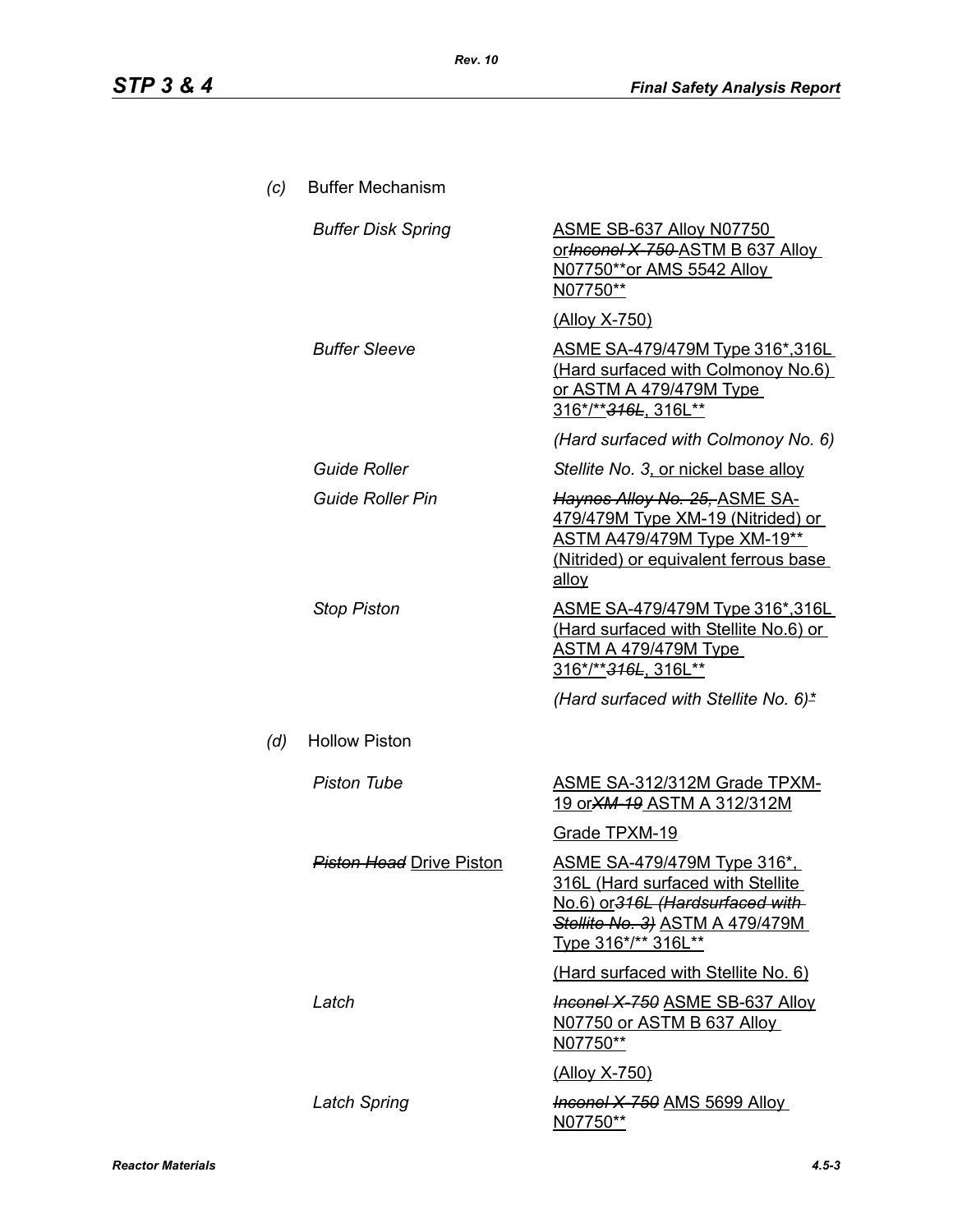|     |                                                                                                                                                                                 |                                               | <u>(Alloy X-750)</u>                                                                                                            |
|-----|---------------------------------------------------------------------------------------------------------------------------------------------------------------------------------|-----------------------------------------------|---------------------------------------------------------------------------------------------------------------------------------|
|     |                                                                                                                                                                                 | <b>Bayonet Coupling</b>                       | ASME SB-637 Alloy N07750 or<br><b>Inconel X-750 ASTM B 637 Alloy</b><br>N07750**                                                |
|     |                                                                                                                                                                                 |                                               | (Alloy X-750)                                                                                                                   |
|     | (e)                                                                                                                                                                             | Guide Tube                                    |                                                                                                                                 |
|     |                                                                                                                                                                                 | Guide Tube                                    | 316L ASME SA-312/312M Grade<br>TP316*, TP316L or ASTM A<br>312/312M Grade TP316*/**,<br>TP316L**                                |
|     | (f)                                                                                                                                                                             | <b>Outer Tube Assembly</b>                    |                                                                                                                                 |
|     |                                                                                                                                                                                 | <b>Outer Tube</b>                             | <b>ASME SA-312/312M Grade TPXM-</b><br>19 or <b>XM-19-ASTM A 312/312M</b><br>Grade TPXM-19**                                    |
|     |                                                                                                                                                                                 | <b>Middle Flange</b>                          | ASME SA-182/182M Grade F304L <del>C</del><br>F304*, F316L, F316* or ASME SA-<br>336/336M Grade F304*, F316*                     |
|     | (g)                                                                                                                                                                             | <b>Miscellaneous Parts</b>                    |                                                                                                                                 |
|     |                                                                                                                                                                                 | <b>Ball for Check Valve</b>                   | Haynes-Stellite No.3, or equivalent<br>cobalt base alloy                                                                        |
|     |                                                                                                                                                                                 | O-Ring Seal (Between CRD)<br>Housing and CRD) | 321SS Type 321 stainless steel<br>Goated coated with a qualified<br>material                                                    |
|     |                                                                                                                                                                                 | <b>CRD Installation Bolts</b>                 | ASME SA-193/193M Grade B7                                                                                                       |
|     |                                                                                                                                                                                 | $\star$                                       | The material shall be qualified to ensure that it is free from<br>sensitization. Carbon content specified to be 0.020% maximum. |
|     | $***$<br>Equivalent materials have been provided. Materials with similar<br>chemical composition, mechanical properties, and operating<br>experience are considered equivalent. |                                               |                                                                                                                                 |
| (2) | <b>Special Materials</b>                                                                                                                                                        |                                               |                                                                                                                                 |

*The bayonet coupling, latch and latch spring, separation spring, and gland packing spring are fabricated from Alloy X-750 in the high temperature (1093°C) annealed*solution heat treated *condition, and aged 20 hours at 704°C to produce a tensile strength of 1137.7* 1034 *MPa minimum, yield of*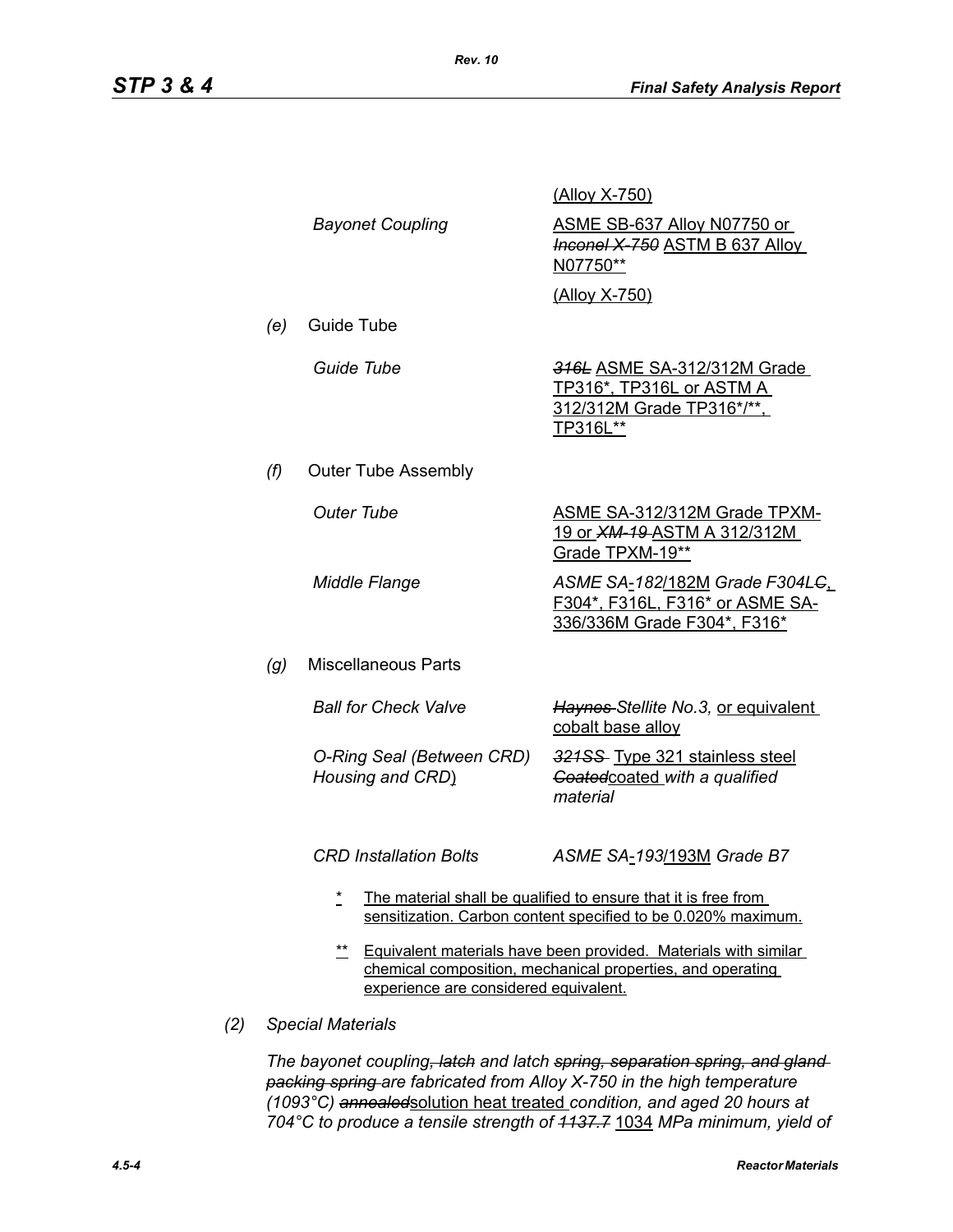*724* 655 *MPa minimum, and elongation of 20% minimum. The ball screw shaft and ballnut are ASTM A 564,* Type *TP 630 (17-4PH) (or its equivalent) in condition H-1100 (aged 4 hours at 593°C), with a tensile strength of* 965 *265.3 MPa minimum, yield of* yield strength of 795 *792.92 MPa minimum, and elongation of 15* 14*% minimum.*

*These are widely used materials, whose properties are well known. The parts are readily accessible for inspection and replaceable if necessary.*

*All materials for use in this system shall be selected for their compatibility with the reactor coolant as described in Articles NB-2160 and NB-3120 of the ASME Code.*

*All*Special *materials,* (X-750, 17-4PH)*except SA479 or SA249 Grade XM-19, have been successfully used for the past* at least *15 to 20*25 *years in similar drive mechanisms* (LPCRD or FSCRD)*. Extensive laboratory tests have demonstrated that ASME SA479 or SA249 Grade XM-19 are suitable materials and that they are resistant to stress corrosion in a BWR environment.*

*No cold-worked austenitic stainless steels except those with controlled hardness or strain are employed in the Control Rod Drive (CRD) System. During fabrication and installation, special controls are used to limit the induced strain, and the bend radii are kept above a minimum value.*

#### **4.5.1.2 Austenitic Stainless Steel Components**

STD DEP 4.5-1

*(1) Processes, Inspections and Tests*

*All austenitic stainless steels are used in the solution heat treated condition. In all welded components which are exposed to service temperature exceeding 93°C, the carbon content* of 300 series stainless steel *is limited not to exceed 0.020%. On qualification, there is a special process employed which subjects selected 300* series*Series stainless steel components to temperatures in the sensitization range. The drive shaft, buffer sleeve, piston* drive piston, stop piston*head and buffer are hard surfaced with Colmonoy 6 (*Colmonoy No.6 *or its /*an *equivalent). Colmonoy (or its equivalent) hard* Hard-*surfaced components have performed successfully for the past* 25*15 to* 30*20 years in drive mechanisms. It is normal practice to remove some CRDs at each refueling outage. At this time, the Colmonoy (or its equivalent) hard surfaced parts are accessible for visual examination. This inspection program is adequate to detect any incipient defects before they could become serious enough to cause operating problems (see Subsection 4.5.3.1 for COL license information). The degree of conformance to Regulatory Guide 1.44 is presented in Subsection 4.5.2.4.*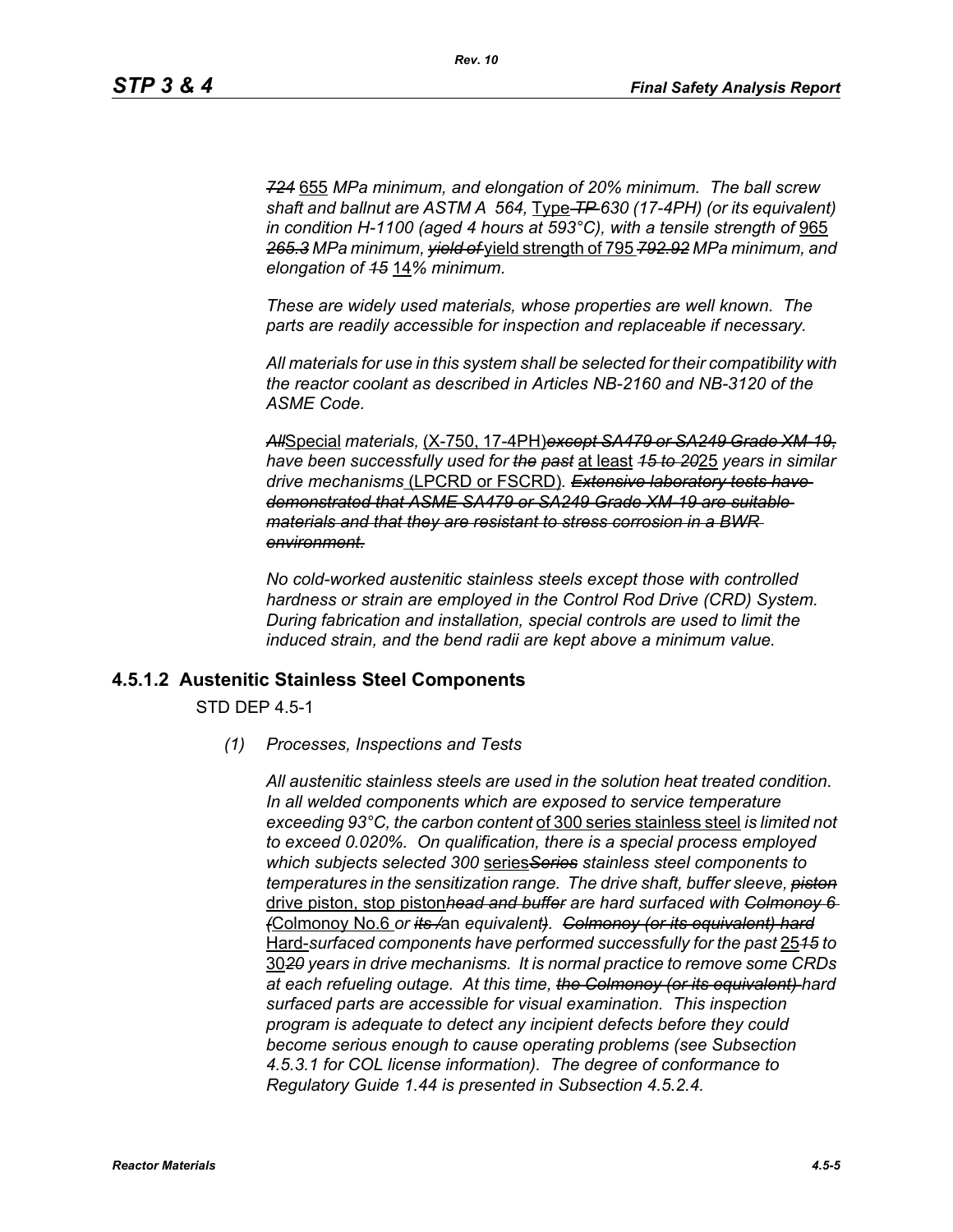# **4.5.1.4 Cleaning and Cleanliness Control**

STD DEP 4.5-1

STD DEP Vendor

*Semiannual examination of 10% of the units humidity indicators is required to verify that the units are dry and in satisfactory condition. This inspection shall be performed with a GE-Engineering designated representative present. The position indicator probes are not subject to this inspection.*

*Site or warehouse storage specifications require inside heated storage comparable to Level B of ANSI N45.2.2* NQA-1, Part II, Subpart 2.2.

#### **4.5.2 Reactor Materials**

STD DEP 4.5-1

#### **4.5.2.1 Material Specifications**

#### *Materials Used for the Core Support Structure:*

- *Shroud Support*—Niobium modified Nickel-Chromium-Iron Alloy 600 per ASME Code Case No. N-580-2-*Nickel-Chrome-Iron-Alloy, ASME SB166 or SB168*
- **Shroud, Core Plate, and Grid**—ASME SA-240/240M Type 316L or Type 316\* and SA479/479M Type XM-19, *SA182,* SA-479/479 Type 316L, *SA312, SA249, or SA213 (all Type 304L or 316L)*SA-182/182M Grade F316L
- *Peripheral Fuel Supports*—**ASME** *SA312 Grade Type-304L or 316L*SA-479/479M Type 316\* or Type 316L
- *Core Plate and Top Guide Studs, Nuts, and Sleeves*—*ASME SA-479 (Type 304, 316, or XM 19) (all parts); or SA-193 Grade B8 Type 304 (studs); or SA-194 Grade 8 (Type 304) (nuts); or SA-479 (Type 304L or 316L), SA-182 (Grade F304L or F316L), SA-213 (Type 304L, 316 or 316L), SA-249 (Type 304L, 316, or 316L) (sleeves)*ASME SA-479/479M Type 316\* or Type 316L and XM-19
- *Control Rod Drive Housing*—*ASME SA-312 Grade TP304L or 316L SA-182 Grade F304L or F316L, and ASME SA-351 Type CF3 (Type 304L) or Type CF3M (Type 316L)*ASME SA-336/336M Grade F316\* or ASME SA-312/312M TP316\*
- *Control Rod Guide Tube*—*ASME SA-351 Type CF3 or CF3M, or SA-358, SA-312, or SA-249 (Type 304L or 316L)*ASME SA-312/312M Grade TP316\* or Type 316L (Body), SA-479/479M Type XM-19 (Base), SA 312/312M Grade TPXM-19 (Sleeve)
- *Orificed Fuel Support*—*ASME SA-351*/351M *Grade* CF3 *Type CF3 (Type 304L) or CF3M (Type 316L)*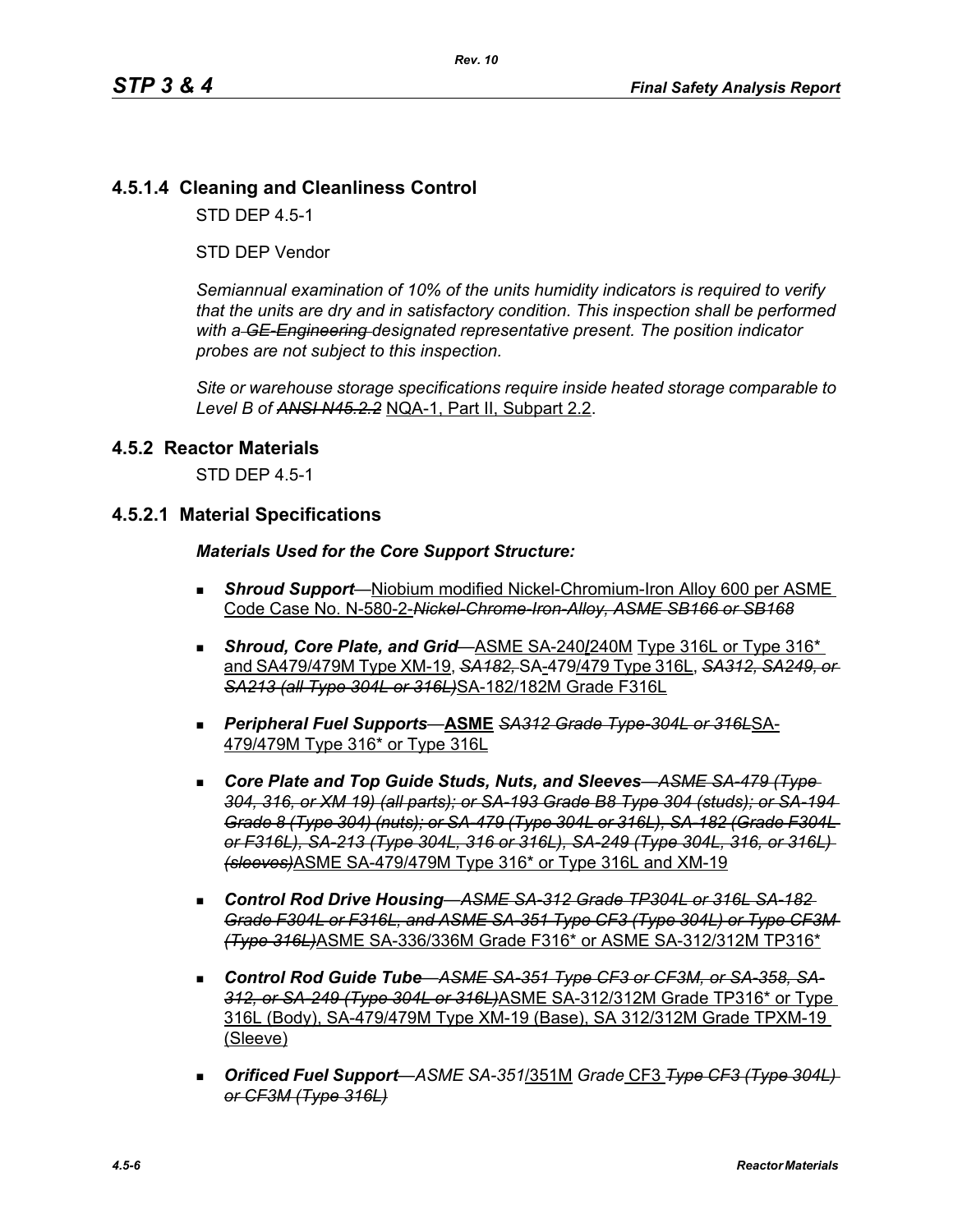The base material shall be qualified to assure that it is free from sensitization. Carbon content is specified to be 0.02% maximum.

#### *Materials Employed in Shroud Head and Separator Assembly and Steam Dryer Assembly:*

*All materials are 304L or 316L stainless steel* except castings, Steam Dryer Vanes, and Steam Dryer Seismic Blocks.

- *Plate, Sheet* and Strip—*ASTM A 240 Type 304L or 316L and Strip*or ASME SA-240/240M Type 316L
- *Forgings—ASTM A182 Grade 304L or* F*316L* or ASME SA-182/182M Grade F316L
- *Bars*—*ASTM A276 Type 316L or 304L* ASTM A 479 Type 316L or ASME SA-479/479M Type 316L
- *Pipe*—*ASTM A 312 Grade TP-304L or316L* or ASME SA-312/312M Grade TP 316L
- *Tube*—*ASTM A269 Grade TP-304L or 316L* or ASME SA-312/312M Grade TP 316L or SA-403/403M WP 316L
- *Castings—ASTM A 351 Grade* CF3*CF8, CF8M*or ASME SA-351/351M Grade CF3
- Steam Dryer Seismic Blocks—ASTM A 240 Type XM-19 or ASME SA-240/240M Type XM-19
- Steam Dryer Vanes—ASTM A 240 Type 304L or 316L or ASME SA-240/240M Type 304L or 316L

*All core support structures are fabricated from ASME specified materials, and designed in accordance with requirements of ASME Code Section III, Subsection NG. The other reactor internals are noncoded, and they are fabricated from ASTM or ASME specification materials* or other equivalent specifications.

# **4.5.2.2 Controls on Welding**

STD DEP 4.5-1

*Core support structures are fabricated in accordance with requirements of ASME Code Section III, Subsection NG-4000, and the examination and acceptance criteria shown in NG-5000. Other internals are not required to meet ASME Code requirements. ASME Section IX B&PV Code requirements are followed in fabrication of core support structures.*

The internals, other than the core support structures, meet the requirements of the industry standards, e.g., ASME or AWS, as applicable. ASME B&PV Code Section IX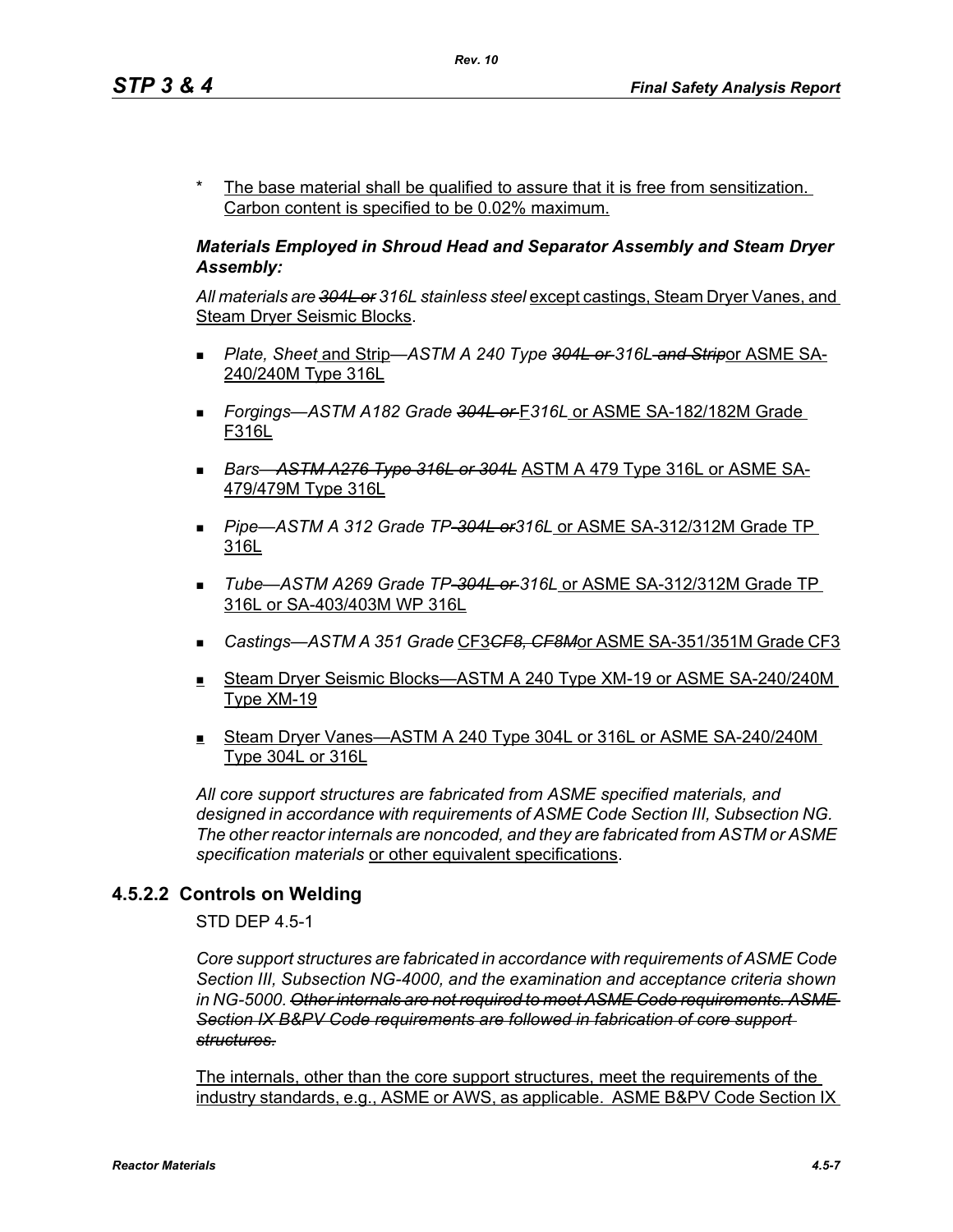qualification requirements are followed in fabrication of core support structures. All welds are made with controlled weld heat input.

# **4.5.2.3 Non-Destructive Examination of Wrought Seamless Tubular Products**

STD DEP 4.5-1

*Wrought seamless tubular products for CRD housings and peripheral fuel supports are supplied in accordance with ASME Section III, Class CS, which requires examination of the tubular products by radiographic and/or ultrasonic methods according to Paragraph NG-2550. The examination will satisfy the requirements of NG 5000.* The stainless steel CRD housings (CRDHs), which are partially core support structures (inside the reactor vessel), serve as the reactor coolant pressure boundary outside the reactor vessel. The CRD housing material is supplied in accordance with ASME Section III Class 1 requirements. The CRDHs are examined and hydrostatically tested to the ASME Section III Class 1 requirements as well as Class CS requirements.

### **4.5.2.4 Fabrication and Processing of Austenitic Stainless Steel—Regulatory Guide Conformance**

STD DEP 4.5-1

*Significantly cold-worked stainless steels are not used in the reactor internals except for vanes in the steam dryers; cold work is controlled by applying limits on hardness, bend radii and surface finished on ground surfaces. Furnace sensitized material are not allowed. Electroslag welding is not applied for structural welds. The delta ferrite content for weld materials used in welding austenitic stainless steel assemblies is verified on undiluted weld deposits for each heat or lot of filler metal and electrodes. The delta ferrite content is defined for weld materials as* a minimum average *5.0 Ferrite Number (FN) minimum* of 8 *8.0 FN*, with no individual reading less than 5 FN, *average and 20 FN maximum. This ferrite content is considered adequate to prevent any micro fissuring (Hot Cracking) in austenitic stainless steel welds. This procedure complies with the requirements of Regulatory Guide 1.31.*

*The limitation placed upon the delta ferrite in austenitic stainless steel castings is* 8% minimum and a maximum value of 20%*8FN (ferrite number) minimum and a maximum value of 20FN.***.** *The maximum limit is used for those castings designed for a 60 year life such as the fuel support pieces, in order to limit the effects of thermal aging degradation. Short in-reactor lifetime components such as the fuel tie plates do not require such a limit.*

*Proper solution annealing of the 300 series austenitic stainless steel is verified by testing per ASTM A262, "Recommended Practices for Detecting Susceptibility to Intergranular Attack in Stainless Steels." Welding of austenitic stainless steel parts is performed in accordance with Section IX (Welding and Brazing Qualification) and Section II Part C (Welding Rod Electrode and Filler Metals) of the ASME B&PV* Code. *Welded austenitic stainless steel assemblies require solution annealing to minimize the possibility of the sensitizing. However, welded assemblies are dispensed from this requirement when there is documentation that welds are not subject to significant sustained loads and assemblies have been free of service failure. Other reasons, in*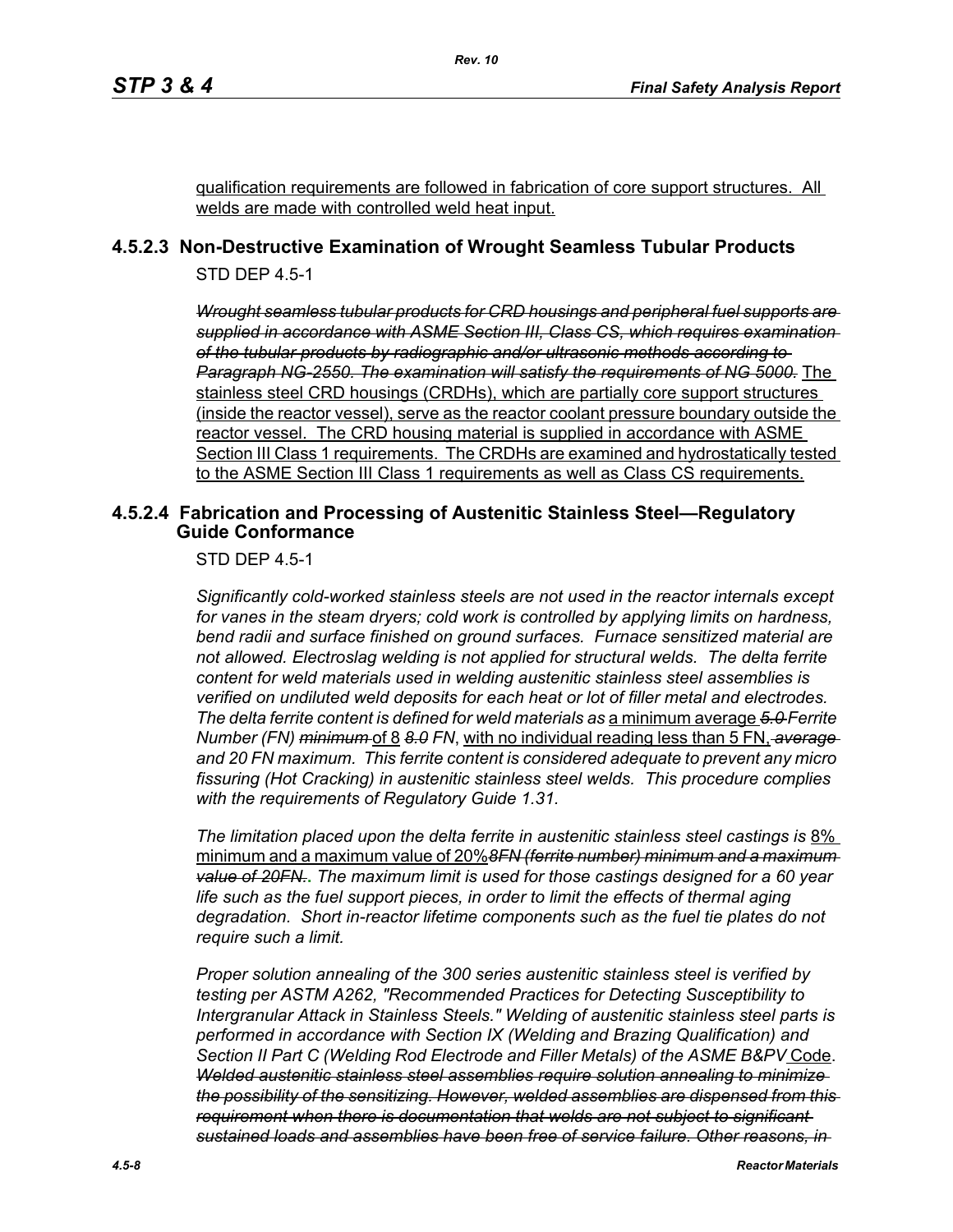*line with Regulatory Guide 1.44, for dispensing with the solution annealing are that (1) assemblies are exposed to reactor coolant during normal operation service which is below 93.3°C temperature or (2) assemblies are of material of low carbon content (less than 0.020%). These controls are employed in order to comply with the intent of Regulatory Guide 1.44.*

For ABWR, the primary method used to comply with the intent of Regulatory Guide 1.44 is to require low carbon content (<0.020%) for all 300 series stainless steels exposed to high temperature reactor water. Alternately, material use is restricted to low temperature locations (T<93°C). These controls comply with the intent of Regulatory Guide 1.44.

#### **4.5.2.5 Other Materials**

STD DEP 4.5-1

*Materials, other than Type-300 stainless steel, employed in reactor internals are:*

- *(1) SA479 Type XM-19 stainless steel*
- *(2) SB166, 167, and 168, Nickel-Chrome-Iron (Alloy 600)* Niobium modified Alloy 600 per ASME Code Case No. N-580-2
- *(3) SA637 Grade 688 Alloy X-750* ASTM B 637 or ASME SB-637, AMS 5542, AMS 5699 UNS N07750 (Alloy X-750) or equivalent

*Alloy 600 tubing, plate, and sheet are used in the annealed condition. Bar may be in the annealed or cold-drawn condition.*All Nb-modified Alloy 600 is used in the solution annealed condition.

*Alloy X-750 components are fabricated in the annealed or equalized condition and aged when required. Where maximum resistance to stress corrosion is required,* Alloy X-750*the material is used in the high temperature (2000*1093°C) *annealed plus single aged condition.*

*Stellite 6 (or its equivalent) hard surfacing is applied to the austenitic stainless steel HPCF couplings using the gas tungsten arc welding or plasma arc surfacing processes* A hard chromium plating surface is applied to the austenitic stainless steel HPCF couplings.

*All materials , except SA479 Grade XM-19, have been successfully used for* at least 25 years in BWR applications.*the past 15 to 20 years in BWR applications. Extensive laboratory tests have demonstrated that XM-19 is a suitable material and that it is resistant to stress corrosion in a BWR environment.*